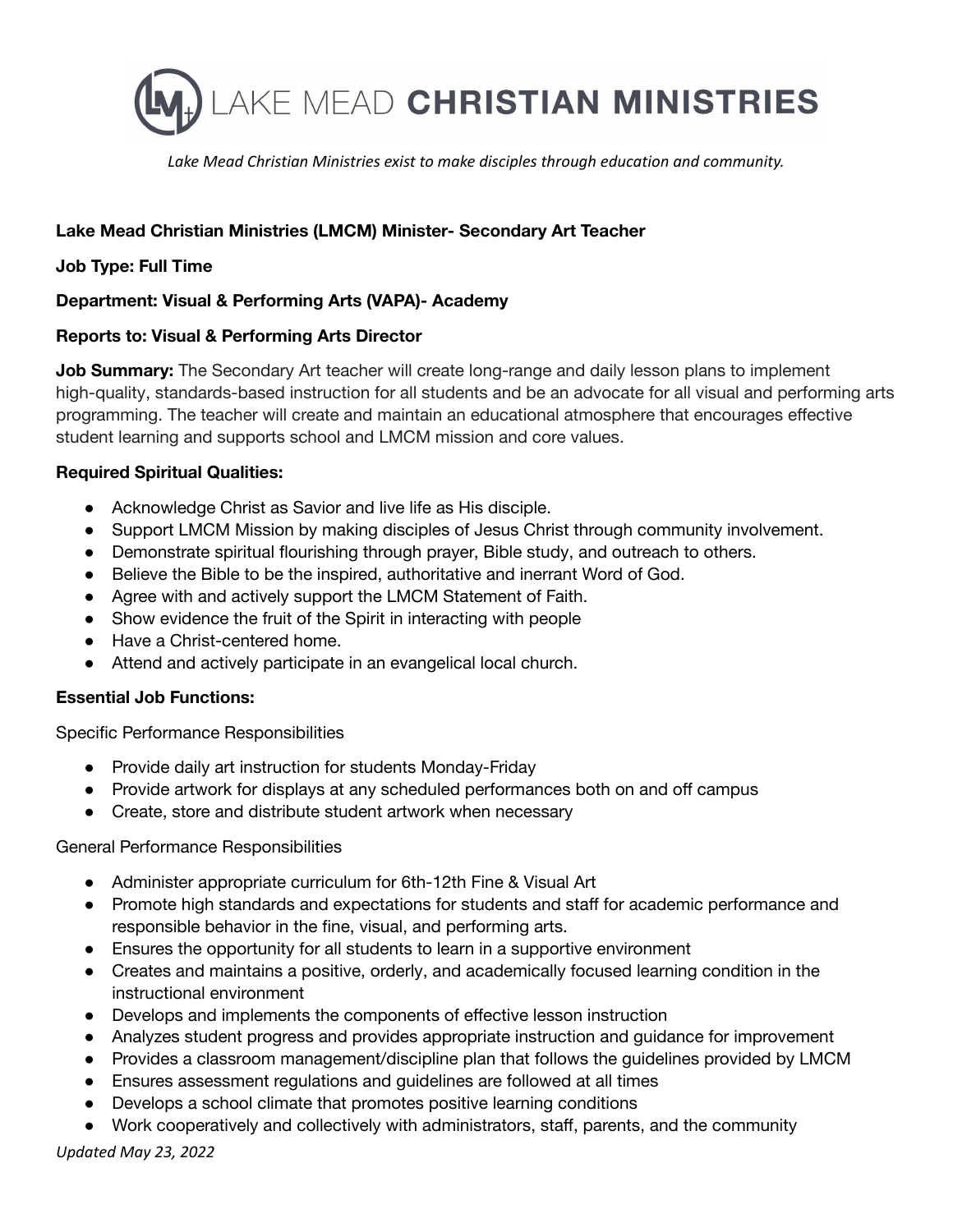- Integrates technology into the instructional program appropriate for visual and fine arts
- Assists in coordinating and programming for elementary, middle and high school and within the curricular strands of fine, visual, and performing arts
- Participates in other job-related duties and activities related to the position, such as weekly professional development, and other duties as assigned
- Ensure the art facilities support instruction and are attractive, functional, organized, clean, and safe, with proper attention to visual, acoustic, and thermal environments.
- Establish rapport with student/staff/community/ministry members.
- Participate in all fine arts events scheduled or assigned by Visual and Performing Arts Director

### Skill & Abilities

- Demonstrates knowledge, skill, and ability to provide instruction in an elementary visual art classroom with a strong aptitude in performing and/or fine arts
- Ability to supervise and work effectively with departmental personnel
- Good decision-making and problem solving skills
- Guide the learning process toward achievement of curriculum goals and objectives
- Employ a variety of instructional techniques and strategies aligned with instructional objectives, in order to meet the needs of all students
- Maintain accurate and complete records as required by LMCM policy
- Excellent organizational and leadership skills
- Excellent communication skills both written and verbal
- Maintain and improve professional competence
- Knowledgeable with technology and how to leverage it to share, lead, and communicate effectively

## **Experience/Knowledge:**

- Three (3) years of experience teaching in k-12 art, graphic art or fine arts field
- Three (3) years of supervisory experience on the leadership level
- Worked/Supported a K-12 setting

## **Qualifications:**

- Bachelor's degree or higher in the Arts or Education
- ACSI certification or willing to work towards certification
- Commitment to Continued Education and/or Professional Development

## **Compensation\*:** \$26,000-\$34,000

## **Benefits:**

- \*Qualifies for tax benefits
- Accrued PTO and Sick leave
- Vision Self Pay Group Policy
- Dental Self Pay Group Policy
- 403B matching and other retirement programs
- Christian Healthcare Ministries for health care coverage CHM.org shared cost with employee/employer
- Short and long term disability at the cost of the ministry.
- 25,000.00 life insurance at the cost of the ministry
- Additional life insurance up to \$150,000 Self Pay
- Ministry Scholarship for student tuition and Lil' Eagle's cost reductions